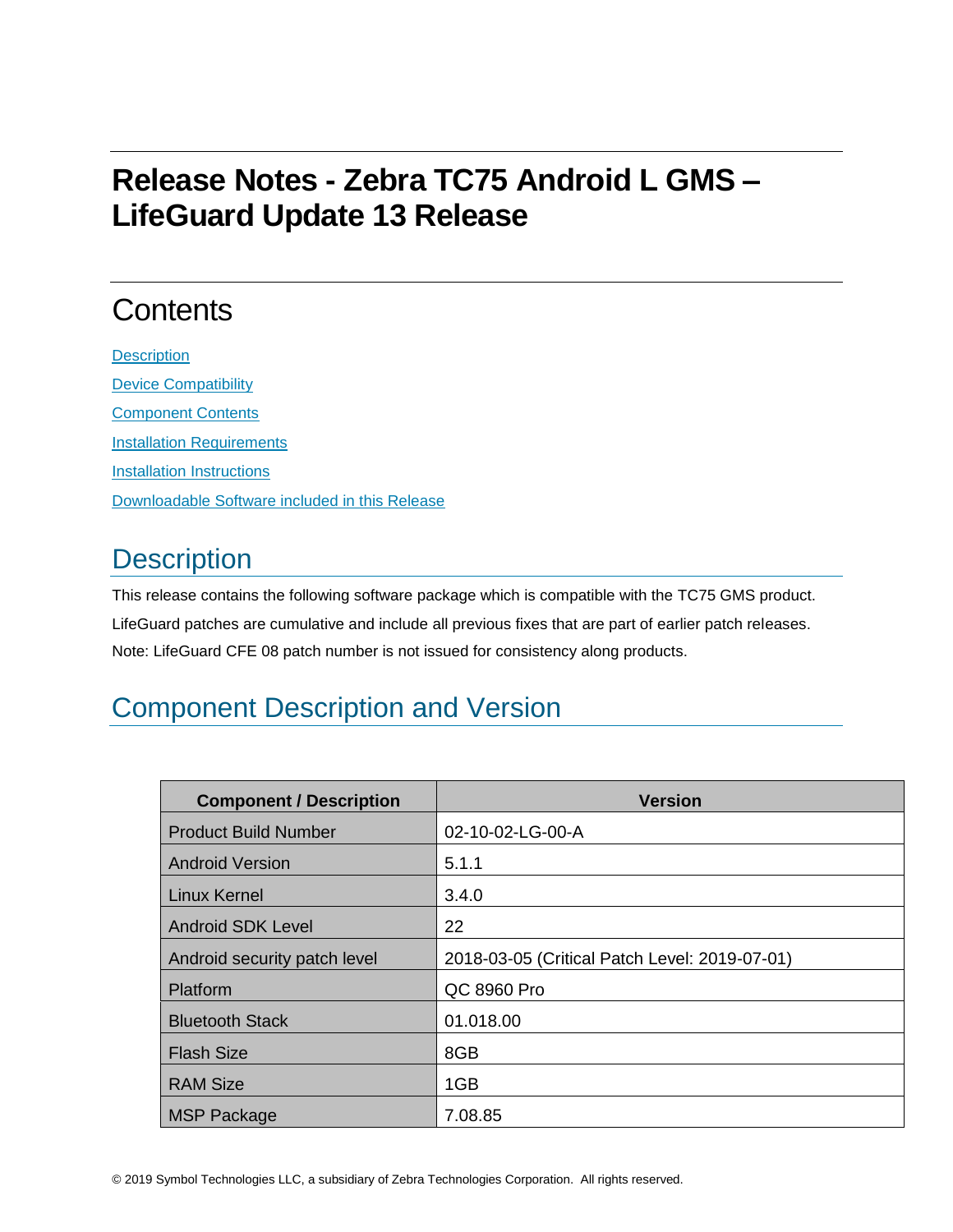| <b>Scanner Framework</b>           | 19.56.37.2                                                  |
|------------------------------------|-------------------------------------------------------------|
| SimulScan Demo App                 | 2.6                                                         |
| SimulScanEngine                    | 1.13.6.5                                                    |
| Datawedge                          | 6.7.48                                                      |
| <b>EMDK</b>                        | 6.8.21.1121                                                 |
| Mx/OSX                             | OSX QC.51.5.2.14 / MXMF version: 7.2.10.2                   |
| WiFi                               | FUSION_QA_2.00.0.0.021                                      |
| <b>PTT</b>                         | 3.1.27                                                      |
| Touch FW                           | Stylus-80_GLOVE-105, FW:1.2.AA                              |
| RxLog                              | 4.58.5.0                                                    |
| Mlog                               | MLogPackage v06.54 / MLogManager v06.54 / Service<br>v06.54 |
| B <sub>2</sub> M                   | 1.0.0.297                                                   |
| <b>Bluetooth Pairing Utility</b>   | 3.7                                                         |
| <b>DataAnalytics</b>               | 1.0.2.1859                                                  |
| <b>File Browser</b>                | 1.19.12                                                     |
| <b>Stage Now</b>                   | 2.10.1.1389                                                 |
| <b>App Gallery</b>                 | 2.8.4.13                                                    |
| <b>Battery Swap</b>                | 1.00                                                        |
| <b>Tech Docs</b>                   | 1.0.0                                                       |
| <b>WWAN</b>                        | QP200-W160926A-6102076                                      |
| <b>RIL</b>                         | Qualcomm RIL 1.0                                            |
| <b>TS.25</b>                       | JAN092017                                                   |
| <b>IMEI SV</b>                     | <b>GMS:24</b>                                               |
|                                    | Non GMS:23                                                  |
| <b>WLAN</b>                        | WLAN-1240294.1                                              |
| <b>GPS</b>                         | GPS-1.0.0                                                   |
| <b>NFC</b>                         | NFC_NCIHAL_AR3.5.0_Lollipop, FW:122                         |
| Sensors (Accel, Gyro, Light, Prox) | 1                                                           |
| Camera                             | CAM-FRONT-1.0.0 / CAM-REAR-1.0.0                            |
| <b>MSR</b>                         | MSR-1.0.8                                                   |
| MobiControl                        | 12.2.0. Build 23469                                         |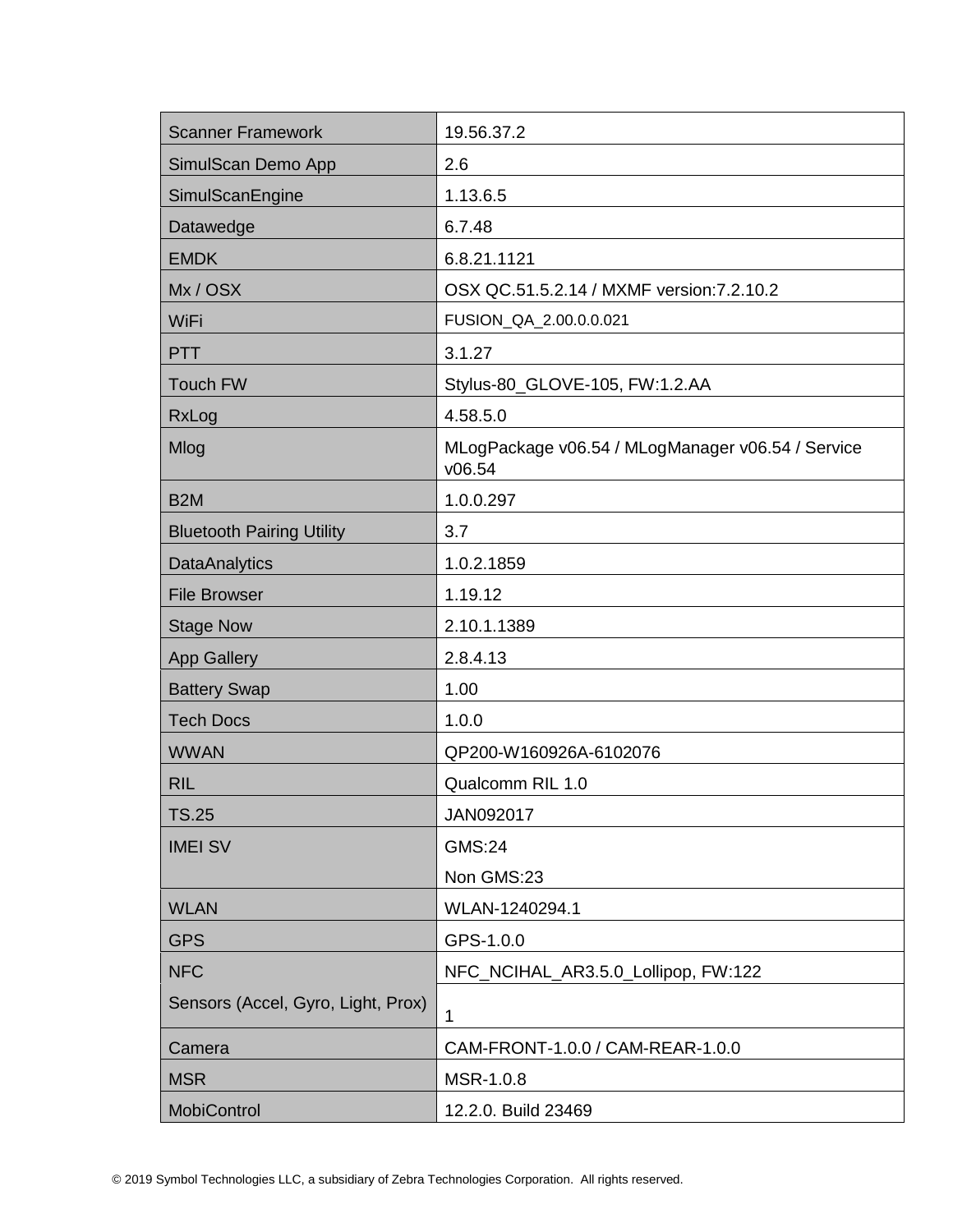| <b>Zebra Volume Control</b> | 1.1.23                                                              |
|-----------------------------|---------------------------------------------------------------------|
| <b>NFC Payment Manger</b>   | NA.                                                                 |
| <b>IST</b>                  | App:1.00 build 3/Service: 1.00 build 1/Firmware: 1.00 build 5       |
| <b>Battery Manger</b>       | 1.3.6                                                               |
| <b>DDT</b>                  | 1.15.0.11                                                           |
| <b>FingerPrint</b>          | Zebra/TC75/TC75:5.1.1/02-10-02-LG-00-<br>A/180316:user/release-keys |
| <b>ZSL</b>                  | 3.1.1                                                               |
| Zebra Data Service          | 1.0.0.1002                                                          |
| <b>WifiConfig CSP</b>       | 7.0.1                                                               |
| <b>EKB</b>                  | 1.7.0.5                                                             |

## **1. CFE v13 Updates:**

❖ CFE-TC75-L-XX-021002-G-00-13.zip (GMS)

❖ **Android Security Patch Level**: March 05, 2018 (Critical Patch Level: July 01, 2019) Use the below link to see the Android Security bulletin for more information: <https://source.android.com/security/bulletin/>

- SPR36654 Resolved an issue where TC7X experiences BT audio disconnect when WLAN 11d set to Auto
- SPR36991 Resolved an issue wherein with SKT SIM card device will connect to network but shows as No service.
- SPR37104 Resolved a Framework reboot issue when user tries to access missed call message notification on user screen in EHS (MMS is disabled).
- SPR36971 Resolved an issue wherein the device was sometimes sticking to Wi-Fi Access Points even at very low signal levels
- SPR36633 Resolve a scan failure issue when application using EMDK Timed Release api to scan the barcodes.
- SPR37258 Resolved an issue where DNS Resolution fails when device roams to different subnet.
- Updated below mentioned components:
	- o Scanner Framework: 19.56.37.2
	- o WLAN: FUSION\_QA\_2.00.0.0.021

## **2. CFE v12 Updates:**

❖ CFE-TC75-L-XX-021002-G-00-12.zip (GMS)

❖ **Android Security Patch Level**: March 05, 2018 (Critical Patch Level: April 05, 2019) Use the below link to see the Android Security bulletin for more information: <https://source.android.com/security/bulletin/>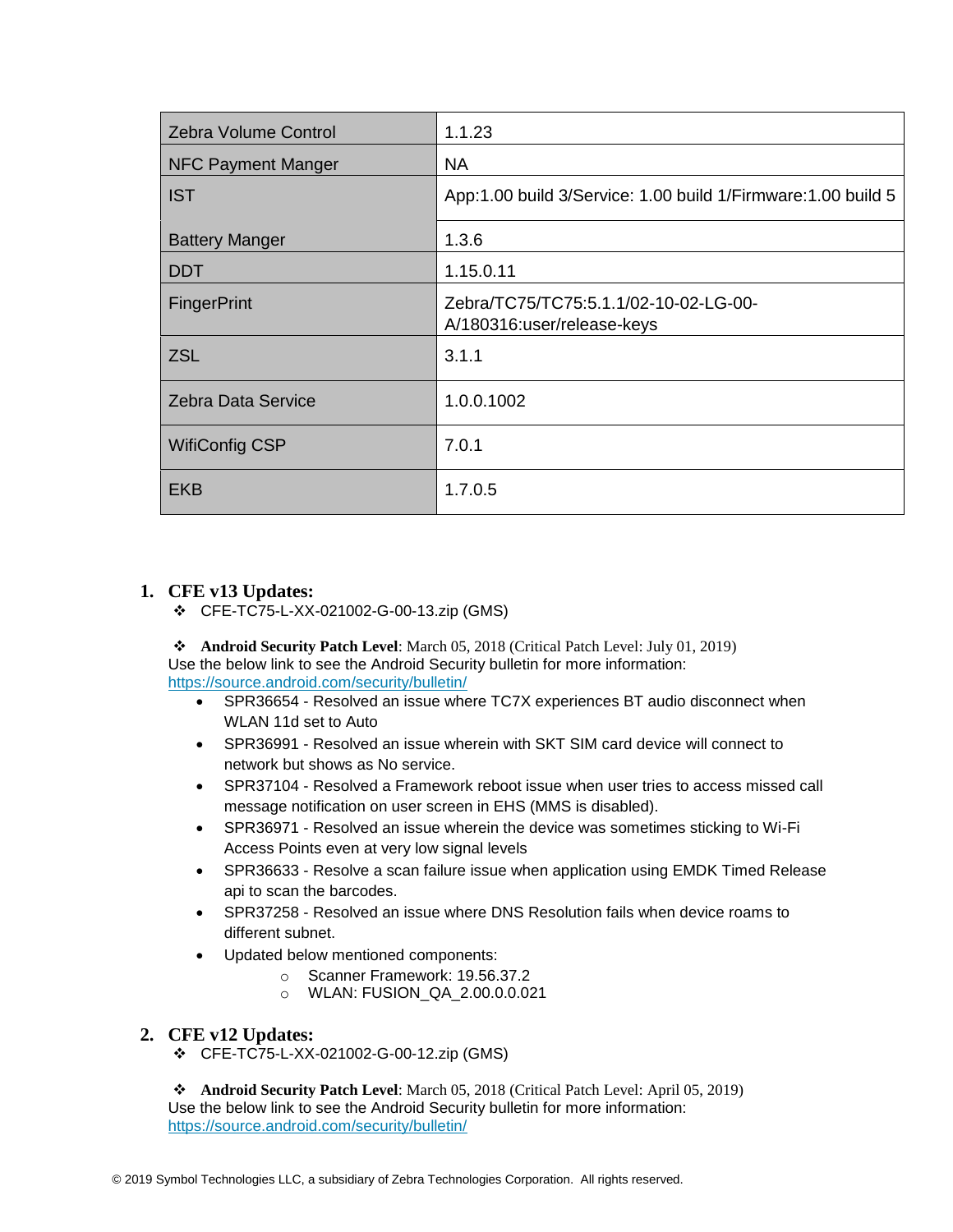- SPR35912 Resolved an issue wherein 11k operation depends on 11r functionality
- SPR36293 Resolved an issue wherein KT SIM loaded devices failed to connect to LTE network
- SPR35288 Fixed an issue wherein initialization of scanner was taking ~1sec.
- SPR35054 Added support for reduced quite zone barcode decoding.
- SPR34844 Resolved an issue wherein multiple open calls are prevented when multiple application tries to open scanner without releasing previous instance.
- Updated below mentioned components:
	- o Scanner Framework: 19.53.37.0
	- o Bluetooth: 01.018.00
- Updated to handle extended GPS Week number for correct date calculation due to GPS week number roll over.

### **3. CFE v11 Updates:**

❖ CFE-TC75-L-XX-021002-G-00-11.zip (GMS)

❖ **Android Security Patch Level**: March 05, 2018 (Critical Patch Level: December 05, 2018) Use the below link to see the Android Security bulletin for more information: <https://source.android.com/security/bulletin/>

- SPR36118 Resolved an issue wherein patch version was not updating in cfe.ini.
- SPR34738 Resolved an issue wherein device reboots when VPN connection established over Cellular (AT & T).
- SPR35368 Resolved an issue wherein scanner crash while scan the barcode just before suspend or after resume the device.
- SPR35362 Resolved an issue to set hardware picklist to scan barcodes which are very close to each other.
- SPR33745 Resolved an issue where device advertise as 11ac supported.
- SPR33709 Implemented the intercharacter delay functionality in Datawedge to support RDP session scan data transfer.
- SPR34191 Resolved an issue where Devices not sending the hostname to the DHCP server.
- Updated below mentioned components:
	- o MX: 7.2.10.2 (For detail please refer [http://techdocs.zebra.com\)](http://techdocs.zebra.com/)
	- o Scanner Framework: 19.12.35.0
	- o EKB:1.7.0.5
	- o Bluetooth: 01.015.00

### **4. CFE v10 Updates:**

❖ CFE-TC75-L-XX-021002-G-00-10.zip (GMS)

❖ **Android Security Patch Level**: March 05, 2018 (Critical Patch Level: September 05, 2018) Use the below link to see the Android Security bulletin for more information: <https://source.android.com/security/bulletin/>

- SPR35025 Resolved an issue where Proxy Auto Config (PAC) did not work properly following stops/restarts of the PacService.
- SPR33977 Resolved an issue wherein set time zone issue observed with StageNow.
- SPR34716 Resolved an issue wherein the MX Framework did not restart properly following events where the service was stopped.
- SPR34679 Resolved an issue wherein setting WiFi Band selection to Auto was not working properly with StageNow.
- SPR34936 Resolved an issue wherein Datawedge used to crash on bootup.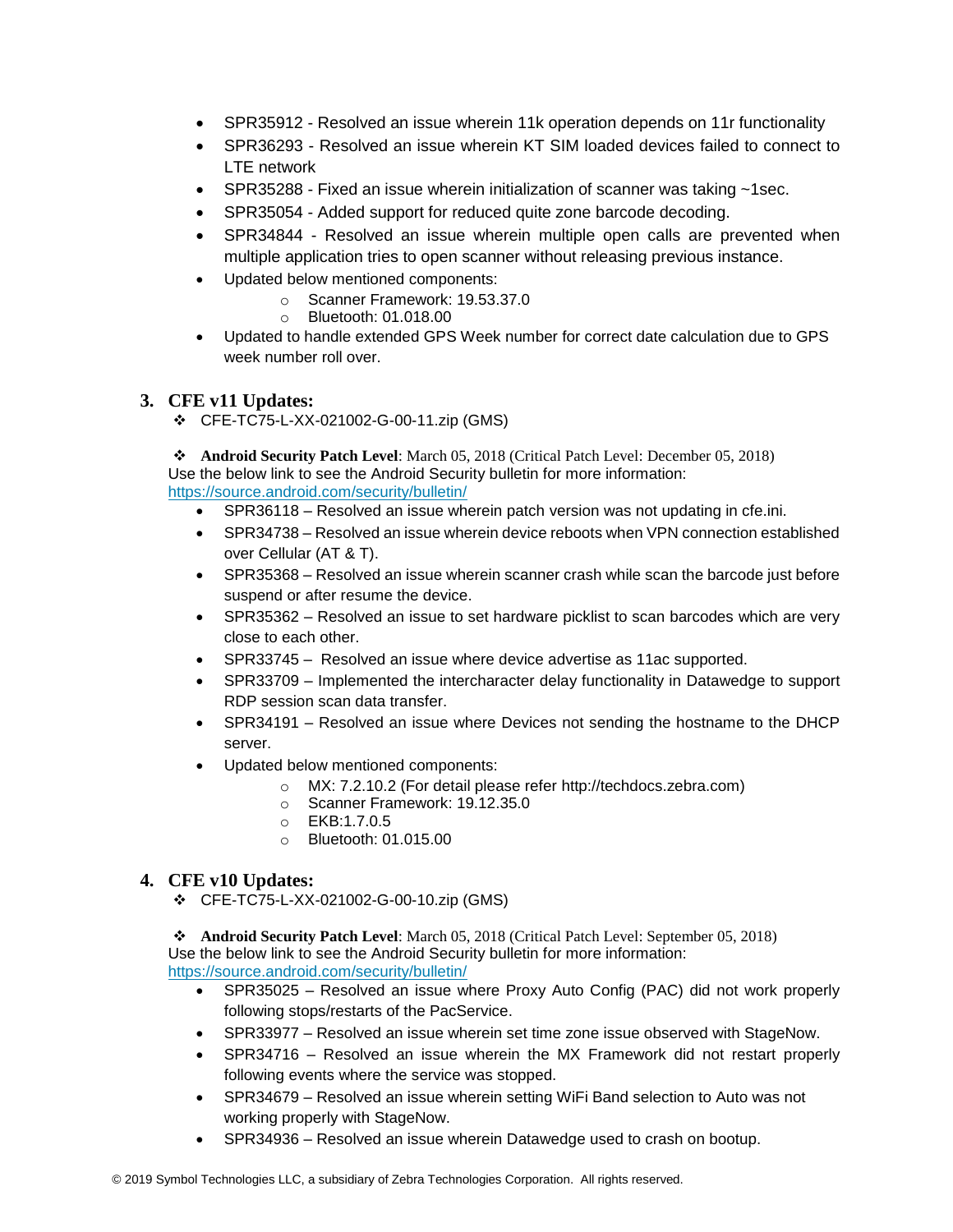- SettingsEULA has been renamed to Zebra Data Services.
- Updated below mentioned components:
	- o MX: 7.2.9.0 (For detail please refer [http://techdocs.zebra.com](http://techdocs.zebra.com/))
	- o Scanner Framework: 19.10.35.1
	- o ZSL:3.1.1
	- o WifiConfigCSP:7.0.1

### **5. CFE v9 Updates:**

- ❖ CFE-TC75-L-XX-021002-G-00-09.zip (GMS)
- ❖ Note: If whitelisting is enabled ZSL functionalities will NOT work. This issue will fix in next release.

## ❖ **Android Security Patch Level**: March 05, 2018 (Critical Patch Level: June 05, 2018)

Use the below link to see the Android Security bulletin for more information: <https://source.android.com/security/bulletin/>

- SPR33755 Resolved an issue wherein the Whitelisted apps were unable to submit XML to MX.
- SPR33207 Resolved an issue wherein the Device Diagnostic tool had an issue with reading the Battery Cycles in the application for PP+ batteries.
- SPR34267 Resolved an issue where-in user was not able to enable USB debugging option using StageNow.
- SPR33862 Fixed an issue where-in user could not set Display Timeout value of 30min using StageNow.
- SPR34145 Fixed an issue wherein user was unable to connect to WLAN network due to WEP Key Index issue.
- SPR34307 Resolved an issue wherein device out of the box intermittently failed to get staged via StageNow.
- SPR34083/34014/32519 Resolved an issue wherein disabling WWAN radio via Airwatch using StageNow XML fails.
- SPR33639 Resolved an issue wherein the customer app install and launch during device sleep state and device stop emitting scan beam after awake from suspend.
- SPR33876 Resolved an issue wherein Display Timeout was unable set via StageNow.
- SPR33607 Resolved an issue where few fresh devices were unable to stage after unbox the device.
- SPR33538 Resolved an issue wherein the Scanner beam stuck off and No LED beam while pressing scanner button.
- SPR33981 Resolved an issue Czech Republic Regulatory Country could not be set using Wifi config profile.
- SPR34429 Resolved an issue wherein device failed to emit scan beam if the application was launched during device suspend.
- SPR34614 Fixed an issue in DataWedge wherein scanner could not be enabled due to quick enabling and disabling of scanner through Intents.
- SPR33897 Resolved an issue wherein Dialer screen was not launching when triggered through an intent "android.intent.action.CALL\_BUTTON".
- SPR33156 Provided configurability option to enable or disable A-GPS based on the presence of gpsinfo.txt.

 To disable A-GPS, create a dummy file with name "gpsinfo.txt" and copy it to /enterprise/usr and reboot the device.

- SPR34716 Resolved an issue wherein the MX was getting killed by Backupmanager and didn't restart properly.
- SPR34213 Resolved an issue wherein shared preference initialization without launching EKB.
- Added support for Enterprise Lockdown feature.
- Updated below mentioned components: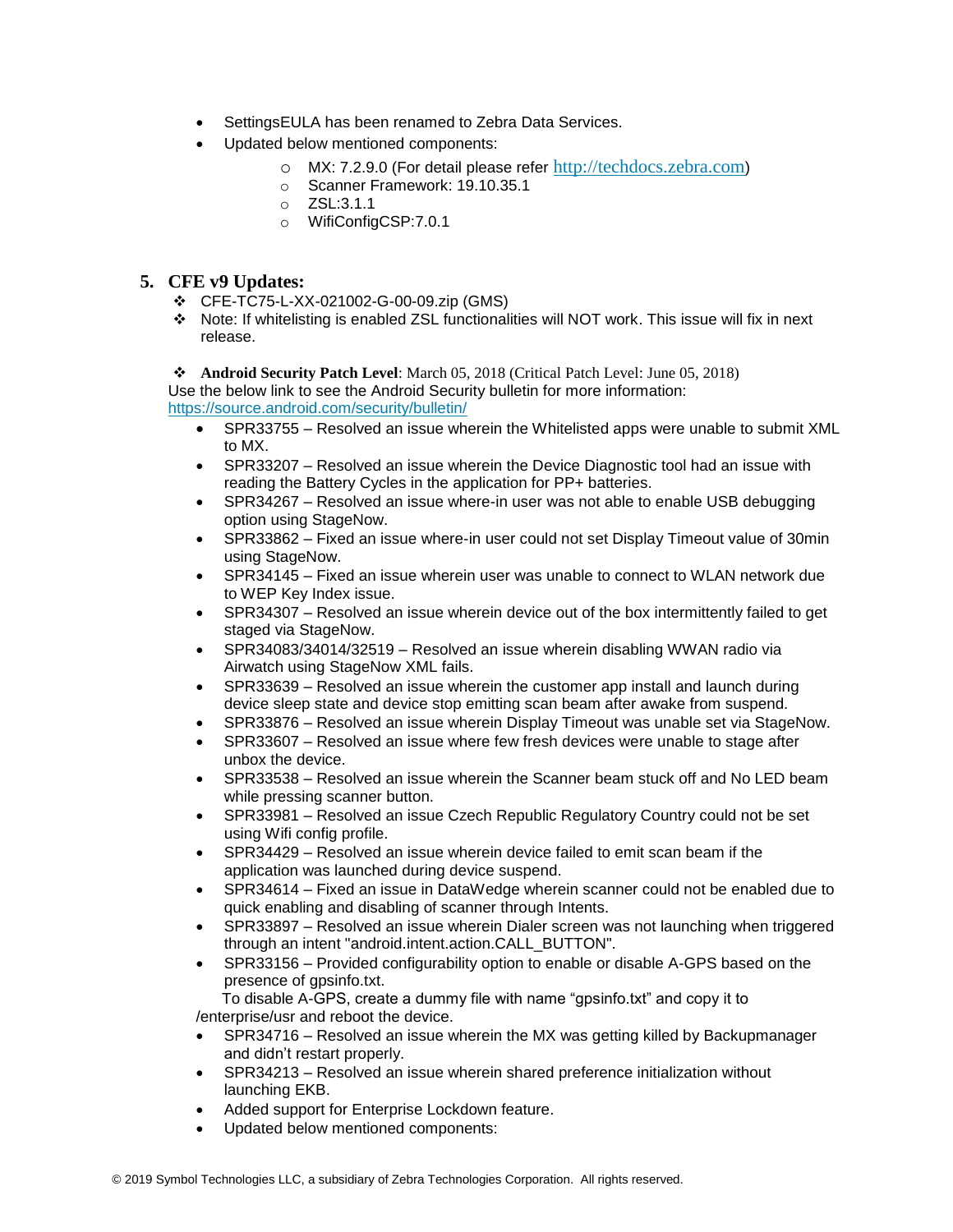- o Datawedge: 6.7.48
- o EKB: 1.7.0.2 (Added as an System application with this CFE 09)
- o MX: 7.2.8.2

#### **6. CFE v7 Updates:**

❖ CFE-TC75-L-XX-021002-G-00-07.zip (GMS)

#### ❖ **Android Security Patch Level**: March 05, 2018

Use the below link to see the Android Security bulletin for more information: <https://source.android.com/security/bulletin/>

- Spectre & Meltdown correction for variant 1 and variant 2.
- SPR33599 Resolved an issue wherein few of the system applications are getting disabled after enabling whitelist.
- SPR33799 Resolved an issue wherein scanner was unable to read '\n' and '\r'.
- SPR33930 Resolved an issue wherein dhcp address was not acquired by the device, while hostname is greater than 32 characters.
- SPR34123 Resolved an issue wherein super keys are not working in stage now app.
- SPR33823 Resolved an issue wherein black screen occurred in DataWedge application.
- SPR33973- Resolved an issue wherein erroneously loading default profile by providing feature to ignore disabled profiles in DataWedge.
- SPR33671- Resolved an issue wherein user was unable to create WIFI profile with username as backslash followed by number.
- Updated below mentioned components:
	- o Datawedge: 6.7.47
	- o StageNow: 2.10.1.1389
	- o EMDK: 6.8.21.1121
	- o MX: 7.2.1.0
	- o File Browser: 1.19.12
	- o Diagnostic Tool: 1.15.0.11
	- o Scanner Framework: 19.9.35.0
	- o Radio: 2.00.0.0.009
	- o Bluetooth: 01.12.00

### **7. CFE v6 Updates:**

❖ CFE-TC75-L-XX-021002-G-00-06.zip (GMS)

#### ❖ **Android Security Patch Level:** January 05, 2018

Use the below link to see the Android Security bulletin for more information: <https://source.android.com/security/bulletin/>

### **8. CFE v5 Updates:**

❖ CFE-TC75-L-XX-021002-G-00-05.zip (GMS)

#### ❖ **Android Security Patch Level:** December 05, 2017

Use the below link to see the Android Security bulletin for more information: <https://source.android.com/security/bulletin/>

- SPR33157 Resolved an issue wherein the BUTTON\_L1 has been consumed by both barcode scanner and Google chrome client.
- SPR32825 Resolved an issue wherein BT headset volume up/down was not working during Bluetooth call scenario.
- SPR33233 Resolved an issue wherein the DataWedge 6.2.24 could not replace separator or non-printable ascii character with \$.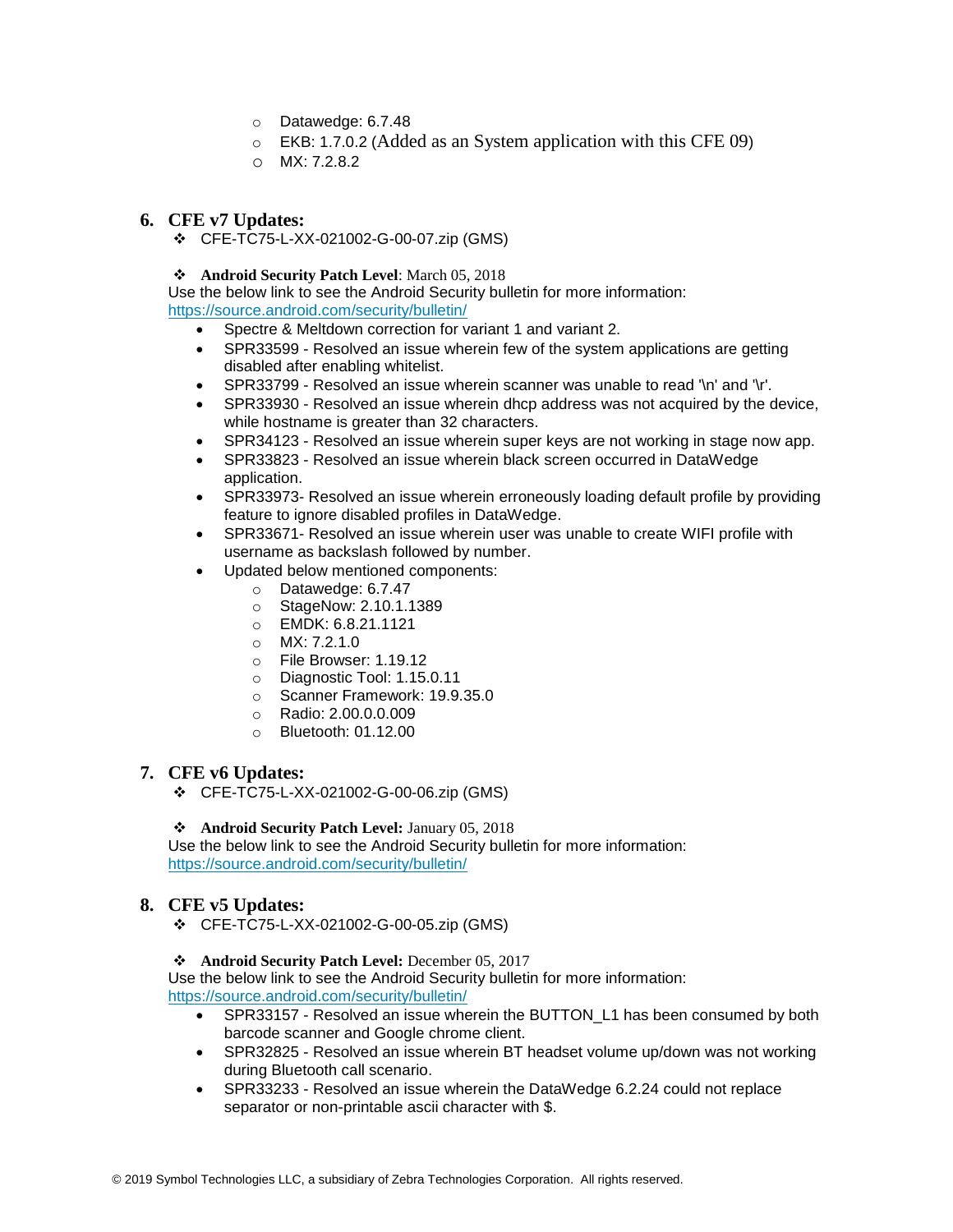- SPR32463 Resolved an issue wherein the StageNow File Manager downloads frequently fails due to Socketimeout exception.
- Updated below mentioned components:
	- o Datawedge: 6.6.49
	- o StageNow: 2.9.1.1344
	- o EMDK: 6.7.10.1010
	- o MX: 7.1.1.0

### **9. CFE v4 Updates:**

❖ CFE-TC75-L-XX-021002-G-00-04.zip (GMS)

❖ **Android Security Patch Level:** September 05, 2017

Use the below link to see the Android Security bulletin for more information: <https://source.android.com/security/bulletin/>

- Corrections for KRACK vulnerabilities applied.
- SPR30400/31340 Added support to enable/disable Network Monitoring Notification.

### **10. CFE v3 Updates:**

❖ CFE-TC75-L-XX-021002-G-00-03.zip (GMS)

#### ❖ **Android Security Patch Level:** September 05, 2017

Use the below link to see the Android Security bulletin for more information: <https://source.android.com/security/bulletin/>

- Updated below mentioned components:
	- MXMF Version 7.0.2.1
	- DataWedge Version 6.5.61
	- EMDK Version 6.6.14.914
	- Staging Client Version 2.8.1.1221
- Resolved an issue in MX to prevent leakage of configuration parameters.
- Included fix for BlueBorne vulnerability.
- Included fix for blank screen seen during boot.
- SPR32582 Added support for Netherlands Belgium language.
- SPR32385 Resolved an issue wherein Simulscan API fails to read Chinese passports.
- SPR32008 SPR31820 Resolved an issue wherein scanning PDF417 barcodes which contain embedded 0x0D characters resulted in continuous line of data instead of displaying in different lines.
- SPR32666 Resolved an issue wherein device reboots when it roams from secured to open Wi-Fi network.
- SPR32676 Resolved an issue wherein DataWedge App crashes when Velocity App tries to send an Intent to enable the scanner plugin.
- SPR32775 Resolved an issue wherein the notification class created with FLAG\_INSISTENT was not getting cleared upon pulling down the notification drawer.

### **11. CFE v2 Updates:**

- ❖ CFE-TC75-L-XX-021002-G-00-02.zip (GMS)
- ❖ **Android Security Patch Level:** August 05, 2017

Use the below link to see the Android Security bulletin for more information: <https://source.android.com/security/bulletin/>

- SPR29912 Resolved an issue wherein certificates installation failed through stagenow.
- SPR30401 Added support to get the CFE version via MDM clients.
- SPR31954 Resolved an issue wherein dhcpd was not able to start due to lengthy host name.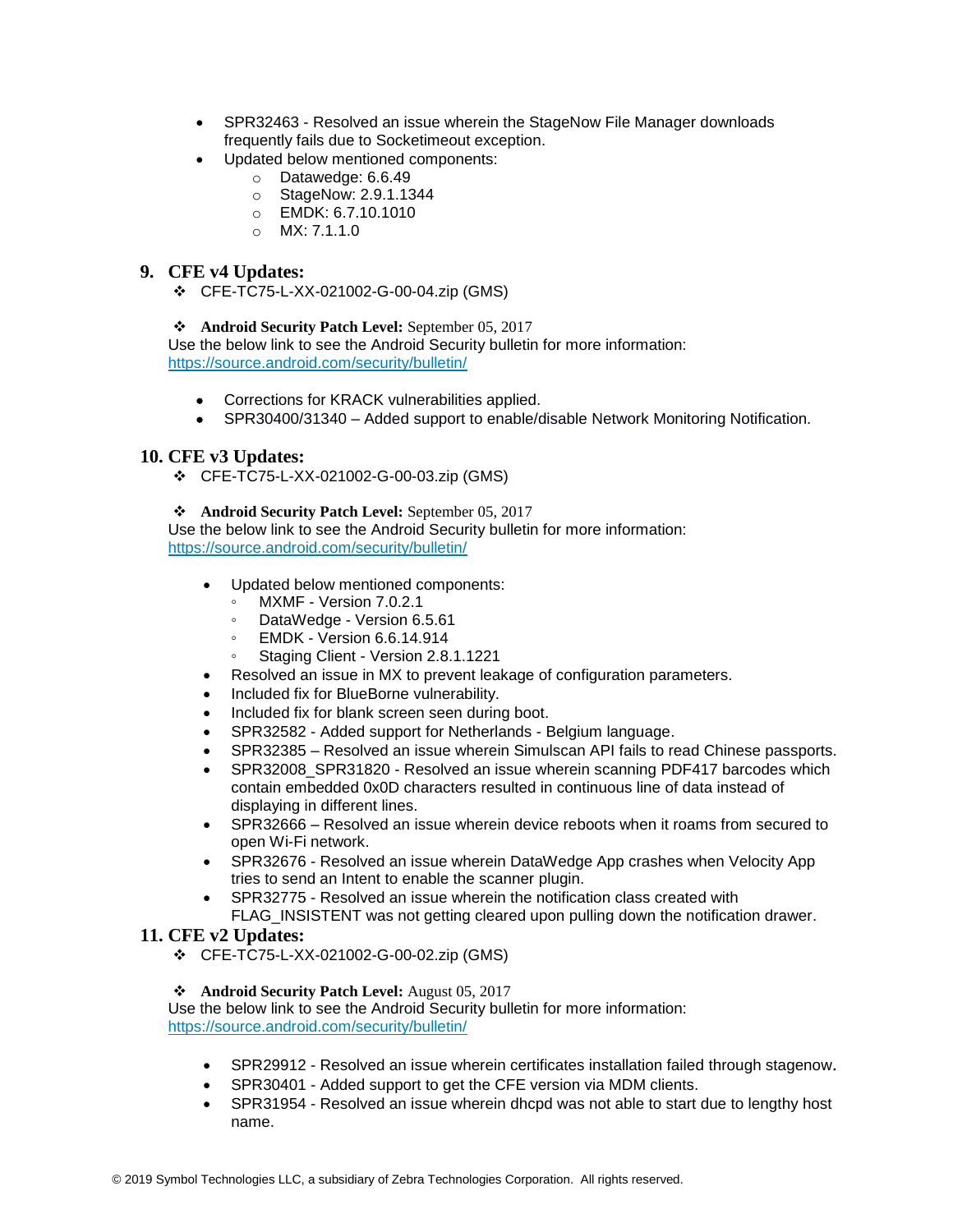- SPR32135 Resolved an issue wherein Settings screen does not revert to its normal state even though the locale language is changed from Arabic to English via EMDK.
- SPR32240 Resolved an issue wherein the scanner service was not responding while switching between applications.
- SPR32193\_SPR32230 Resolved an issue wherein devices experiencing authentication failures, and were not able to recover.
- SPR32539 Resolved an issue wherein build certificates were lost randomly even though certificates were not expired.
- SPR32326 Resolved an issue wherein Settings application crashed while trying to set enterprise keyboard as the default keyboard and disable AOSP keyboard through the stageNow profile.
- SPR32413 Resolved an issue wherein after selecting the static option in the ethernet settings, changes are not reflecting in interface and the interface was always dhcp.

# <span id="page-7-0"></span>Device Compatibility

This software release has been approved for Android TC75 L models mentioned below.

| Device           | <b>Operating System</b> |
|------------------|-------------------------|
| TC75AH-GA11ES-A1 | Android 5.1.1           |
| TC75AH-GA11ES-A2 | Android 5.1.1           |
| TC75BH-GA11ES    | Android 5.1.1           |
| TC75BH-GA11ES-TW | Android 5.1.1           |
| TC75BH-GA11ES-IA | Android 5.1.1           |
| TC75BH-GA11ES-BR | Android 5.1.1           |

# <span id="page-7-2"></span><span id="page-7-1"></span>Installation Requirements

- The Software update requires SKU hardware device.
- Enterprise Reset and Factory Reset package files are available on the TC75 Software Download section on Zebra.com

# <span id="page-7-3"></span>Installation Instructions

BEFORE UPDATING THE OS IMAGE, EXTERNAL POWER MUST BE APPLIED TO THE TERMINAL VIA USB CHARGING CABLE OR CRADLE.

PLEASE ENSURE BATTERY LEVEL IS > 30%

# **CFE software update procedure for TC75 GMS:**

- 1. Connect the USB cable from your PC to the device and enable USB mass storage mode on the device.
- 2. On your PC you should see an internal and external USB mass storage drive (SD card) appears in the File Explore and copy "**CFE-TC75-L-XX-021002-G-00-13.zip**" file to any storage.
- 3. Press and hold on the device Power button, click on power off and wait until the screen is turned OFF.
- 4. Press and hold power, Vol+ button and PTT button.